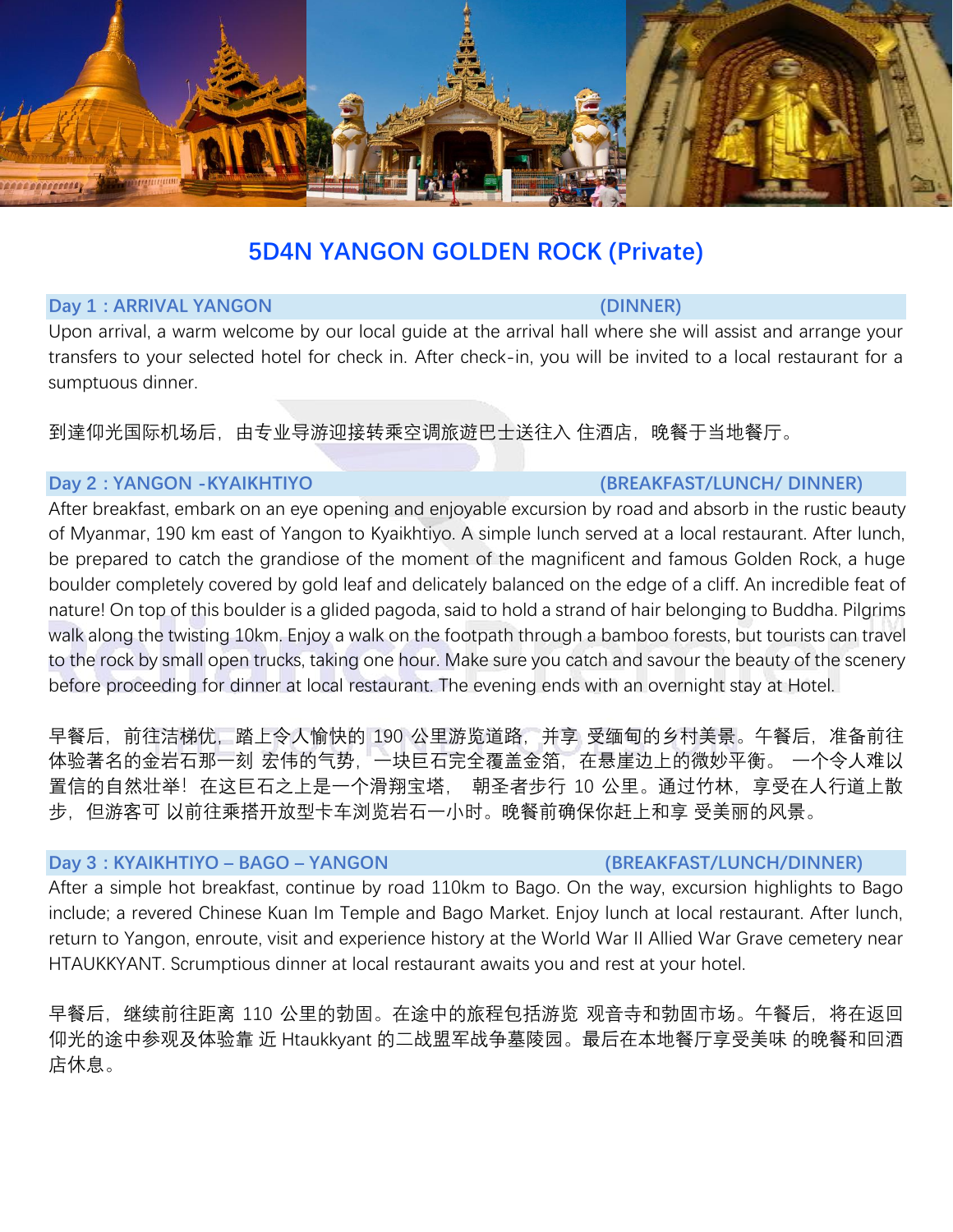### **Day 4 : YANGON (BREAKFAST/LUNCH/DINNER)**

After breakfast, embark on Yangon City Tour which takes you to Strand Jetty and have to walk around the city by several old but significant colonial style building which allow you experience how the Europeans influenced Mynamar history and culture. This tour continue to Bogyoke Aung San Market (also known as Scott Market) to browse and bargain freely among the hundreds of stalls for great souvenirs. Lunch at local restaurant. After lunch, visit the Kaba Aye Pagoda and Chaukhtatgyi Pagoda which is revered as one of the biggest reclining Buddha image in Myanmar, some say even in the world! End your day with an enchanting evening visit Shwedagon Pagoda. A wonderful dinner invitation awaits you at Karaweik Palace – a restaurant located on the Royal Lake. It is built in the style of Royal Barge used by Myanmars Kings for official functions and festivities. A traditional cultural show will entertain you while you feast on the food. Rest at your hotel in Yangon.

早餐后,游览仰光市东街码头白塔-殖民地风格的建筑,让你体验 欧洲人如何影响缅甸的历史和文化。之 后前浏览 Bogyoke 市场 (也被称为斯科特市场)的数百位摊位,还可讨价还价购买纪念 品。午餐后,参 观 Kaba Aye & Chaukhtatgyi 宝塔,被尊敬为一体 最大的卧佛。于迷人的黄昏照耀着缅甸最受尊敬的大金 塔,它拥 有着 98 米以上的 60 吨纯金塔圆顶,2500 年以来世界著名的金色 佛塔,令人留下深刻的印象。 接着将前往位于皇家湖餐厅的 Karaweik 宫享用美好的晚宴。它是建立在缅甸国王用于公务活动 和庆典活 动的皇家驳船。在用餐时,也将会提供欣赏传统文化表 演。我们将回到仰光的酒店休息。

### **Day 5 : YANGON Departure (BREAKFAST) (BREAKFAST)**

After breakfast at your hotel, transfer to airport for your departure flight.

早餐后, 自由活动至送往机场启程回国, 结束四天愉快旅程。

JOURNEY GOES THE